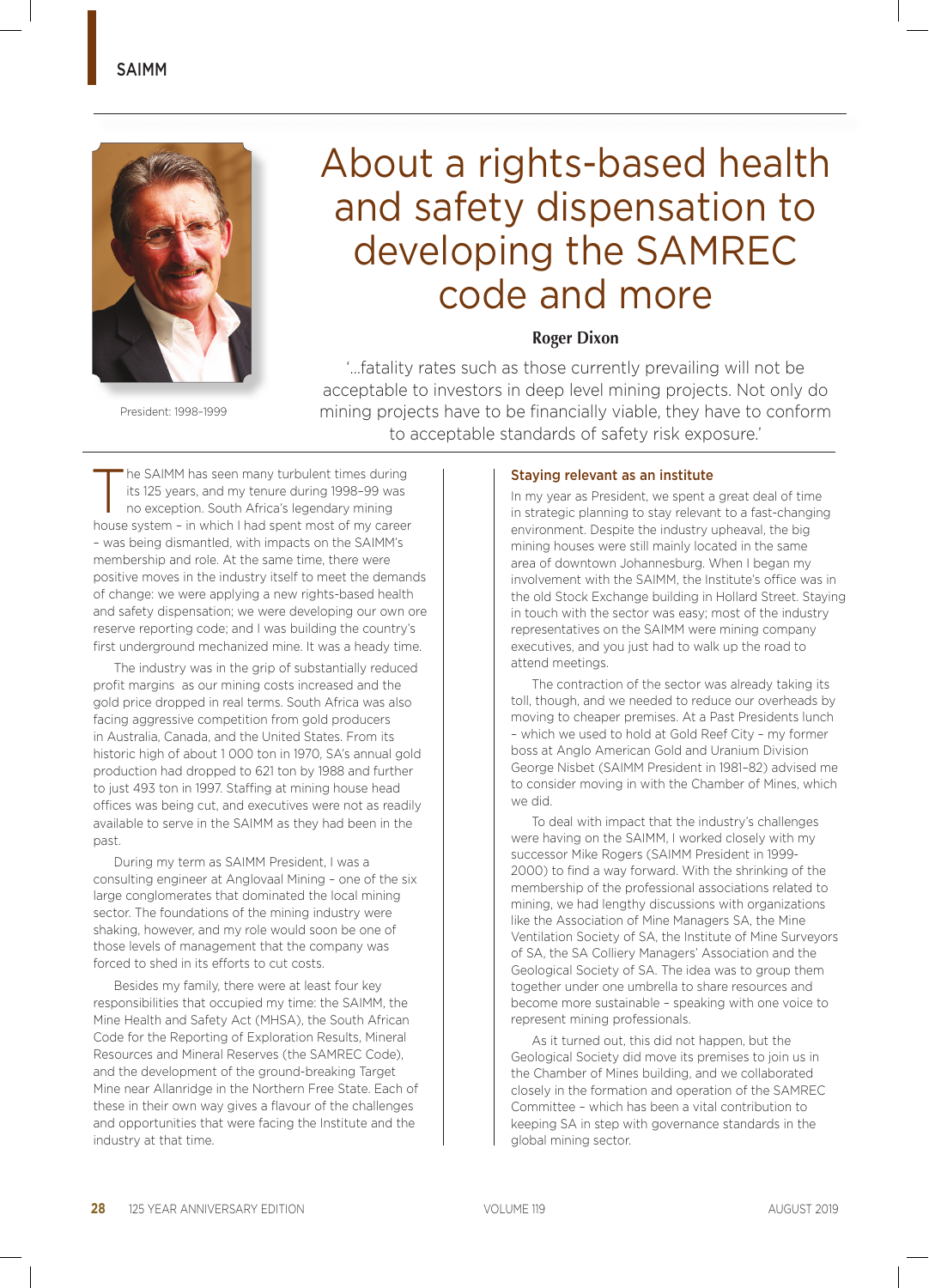Now, with the mining house structure all but dismantled, the ranks of the SAIMM executive and council is no longer made up primarily of mining house leadership. Today, there is far more representation from academia and consultancies.

#### Workers and safety

During my tenure, we had just been through the development of the MHSA of 1996, and I had been on the Chamber of Mines' team negotiating with the Chief Inspector of Mines, and the National Union of Mineworkers. We spent weeks in the portfolio committee in Parliament prior to the publication of the MHSA in June 1996. I was still at that time a member of the tripartite Safety in Mines Research Advisory Council (SIMRAC), where I represented the gold and platinum producers alongside Ian Watson from Gold Fields from its inception in 1992.

The Mine Health and Safety Council (MHSC) was also formed around that time, and we were all coming to terms with the new law – which had introduced safety representatives among workers and gave employees the right to refuse to undertake dangerous work. This was the beginning of a transformation of the safety management culture on mines and, needless to say, there were many of the old-style managers who took some time to come to terms with the new rights-based dispensation.

In my Presidential Address in 1998, I had in fact highlighted the poor safety performance of the gold sector in comparison to our competitors abroad: '… fatality rates such as those currently prevailing will not be acceptable to investors in deep level mining projects. Not only do mining projects have to be financially viable, they have to conform to acceptable standards of safety risk exposure.' This was relevant to the industry's efforts and research into mechanization of mining operations, one key impact of which is to remove personnel from hazardous areas – especially as our mines became deeper and more prone to falls of ground and rockbursts.

Alongside greater productivity, these safety concerns were among the motivators behind the development of the Target mine, to which I shall return later.

The tripartite basis for decision-making was a breakthrough in many respects for the longer-term sustainability of the sector. I noted at the time that this concept seemed to epitomise true democracy, even though it did mean that many decisions took much longer and thus delayed necessary action. I even expressed concern about whether the industry could afford to use so much of its scarce resources in these time-consuming engagements between stakeholders. Perhaps in retrospect we have not invested enough time, or at least our efforts to foster the tripartite approach have not been as effective as we had hoped.

#### Raising the bar for reporting SA's mineral resources

It had been suggested in 1994 – at a Council of Mining and Metallurgical Institutes (CMMI) international conference in Sun City – that SA develop its own reporting standards for Mineral Resources and Mineral Reserves. A couple of years later, in a session on reporting standards at the conference of the Prospectors and Developers Association of Canada, I listened to Ken Grace – who used to be with Johannesburg Consolidated Investments (JCI) – who spoke about reporting codes in Canada. It was clear that SA was considered as rather 'second class' for not having its own code, and I made up my mind that this must change.

In conjunction with some of the sector's leading minds, we began the development of the SAMREC Code in 1996. Among those involved were leading geostatisticians Dr Ferdi Camisani, who worked with me at Anglovaal, and the world renowned Dr Danie Krige – also at Anglovaal. It was convenient that Ferdi and I were in the same building; Ferdi and his committee did most of the slog work, and I did the editing! It consumed much of our time for the next few years, but we were finally able to publish the SAMREC Code in April 2000 – giving SA's mining sector a reporting standard for the first time.

By that time, companies like Anglo American were encouraging their relevant professionals to become members of the Australasian Institute of Mining and Metallurgy (AusIMM) so they could follow the Joint Ore Reserves Committee (JORC) code – the Australasian Code for Reporting of Exploration Results, Mineral Resources and Ore Reserves. So, the release of the SAMREC Code was not a moment too soon.

#### Grasping the nettle of mechanization

A useful marker in the technological evolution of the SA mining sector was Anglovaal's Target Mine – pioneering the

The tripartite basis for decision-making was a breakthrough in many respects for the longer-term sustainability of the sector. I noted at the time that this concept seemed to epitomise true democracy